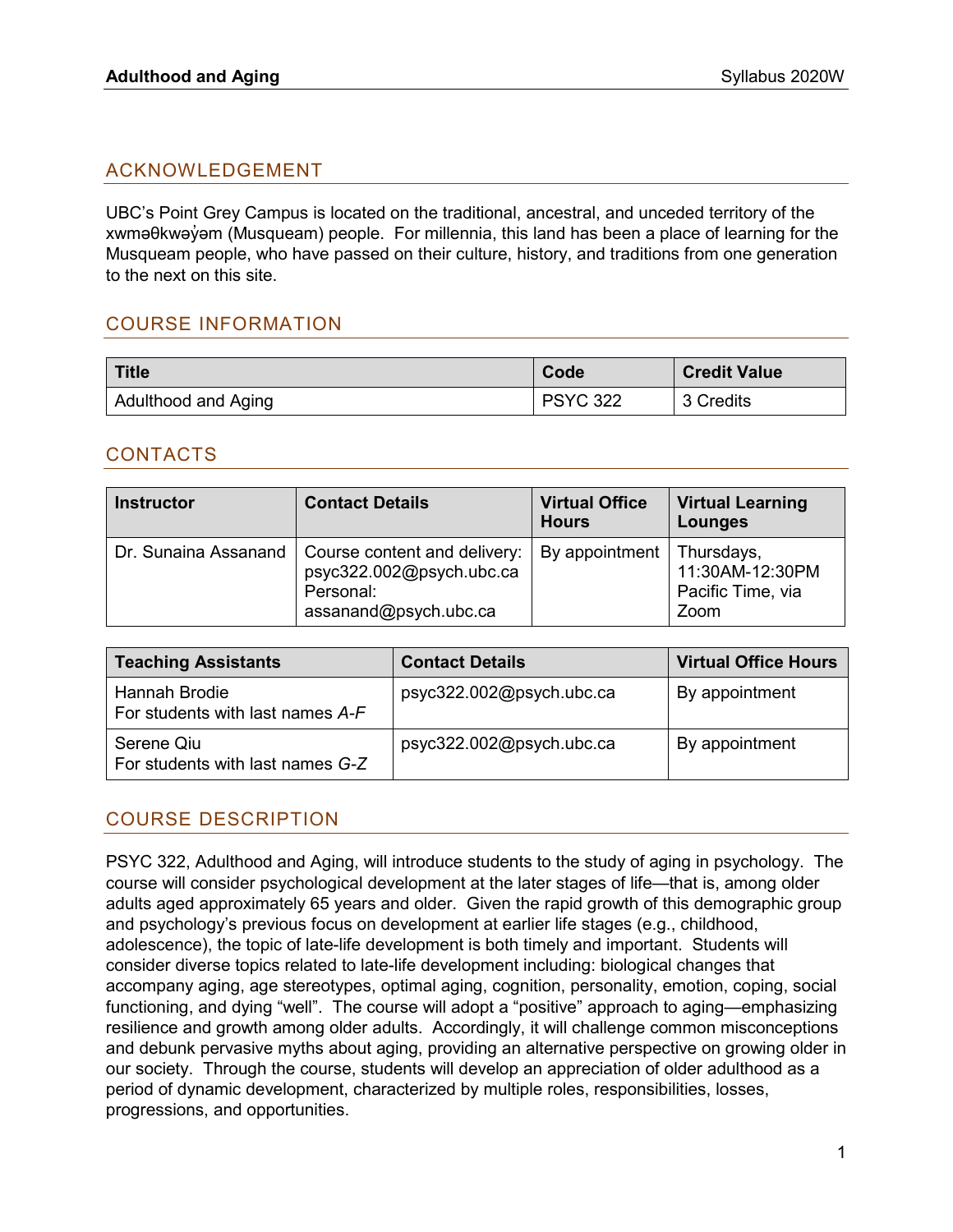# COURSE PREREQUISITES

The prerequisites for PSYC 322 are either (a) PSYC 100 or (b) two of [PSYC 101,](https://courses.students.ubc.ca/cs/main?pname=subjarea&tname=subjareas&req=3&dept=PSYC&course=101) 102, [205,](https://courses.students.ubc.ca/cs/main?pname=subjarea&tname=subjareas&req=3&dept=PSYC&course=205) 207, 208, [216,](https://courses.students.ubc.ca/cs/main?pname=subjarea&tname=subjareas&req=3&dept=PSYC&course=216) 217, and 277. Students are strongly encouraged to complete PSYC 102 and either PSYC 216 or one of PSYC 217 or 277 in advance of PSYC 322. Note that first-year students are not eligible for PSYC 322.

# COURSE-LEVEL LEARNING OBJECTIVES

Students who successfully complete PSYC 322 will be able to:

- discuss national and global trends related to aging.
- recognize diversity in the aging process.
- discuss structural and functional changes that occur to the aging brain.
- review biological theories of aging.
- identify common age stereotypes and their consequences.
- discuss the protection of rights and well-being among older adults.
- distinguish between pathological, normal, and optimal aging.
- discuss the associations between aging and psychological and social functioning.
- engage in critical reflection on psychological theory and research related to aging.
- appreciate the role of psychological inquiry in optimal aging.
- propose interventions to support optimal aging.
- apply psychological theory and research on aging to themselves and other people.

### COURSE STRUCTURE AND LEARNING ACTIVITIES

In response to concerns related to the COVID-19 pandemic, UBC made the decision to implement online instruction for large-enrolment, undergraduate courses for the fall and winter terms of 2020W. Accordingly, PSYC 322 will be delivered online, as a "web-oriented course." Given that students in the course will be located across the globe, living in distinct time zones, the bulk of course activities will be conducted asynchronously. Students will be provided with prerecorded lectures to view weekly at times that are convenient given their geographical location. In keeping with the course schedule, two pre-recorded lectures will be posted each week, on Tuesday and Thursday. Pre-recorded lectures will include "intermissions" to allow students to break as they feel appropriate. In addition to viewing pre-recorded lectures, students will be expected to complete readings, participation activities, comprehension quizzes, and several written assignments, as described below (see Learning Assessments, p. 3).

Course materials will be posted in Canvas, organized in modules by topic. Students should progress through the modules in the order in which they are presented, completing tasks (e.g., readings, participation activities, comprehension quizzes) as they are listed in each module.

On Monday of each week, an announcement will be posted in Canvas to review the week that has passed, outline the week ahead, and note important updates. Other announcements will be posted in Canvas as needed. Students should review the announcements regularly to ensure that they are informed and up-to-date on the course.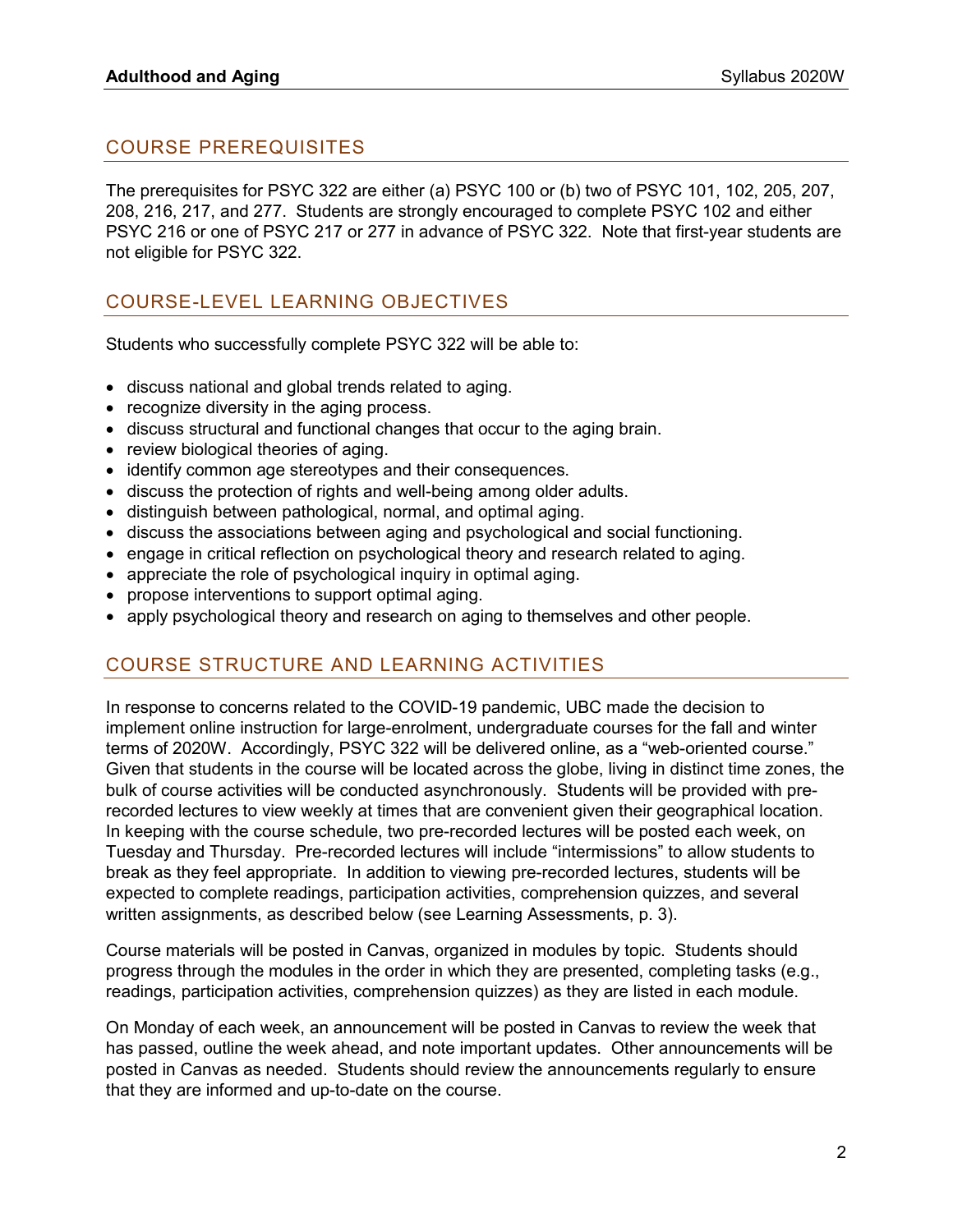Although the bulk of course activities will be conducted asynchronously, opportunities for synchronous engagement will be offered through Virtual Learning Lounges, which are optional. I will be available weekly for a Virtual Learning Lounge to address students' questions and moderate discussion among students about course material, including the readings. Virtual Learning Lounges will be held during scheduled class time at 11:30AM-12:30PM Pacific Time, every Thursday, via Zoom (see Contacts, p. 1).

Two discussion boards will be enabled in Canvas. The first discussion board, entitled "Administrative Questions," may be used by students to ask questions related to technical concerns, expectations, learning assessments, and other administrative aspects of the course. The Teaching Assistants and I will monitor this discussion board relatively frequently. The second discuss board, entitled "Message Wall," may be used by students to direct questions to other students and share ideas with classmates. Students are welcome to pose questions to stimulate discussion among classmates or to post links to resources (e.g., news items, websites) that are relevant to the course and of potential interest to classmates. The Teaching Assistants and I will monitor this discussion board relatively infrequently.

# READINGS

Each module will include 1-3 readings that relate to the content of the module's pre-recorded lecture(s). The readings will include academic papers (e.g., book chapters, journal articles) that have been published in the psychological literature on adulthood and aging. The academic papers will be available through the UBC Library, at no cost to students. The readings are listed below (see Schedule of Topics, p. 16) and will be posted in the modules as the course progresses.

For students who are relatively new to reading academic papers, the Introductory Module will provide a template to use to interpret and summarize the readings. The template involves the use of a technique referred to as Reverse Engineering (Faff, 2015, 2017, 2019; see http://pitching research.com/guide.html#template); this technique facilitates a thorough, efficient, and succinct approach to reading academic papers. Many of the readings will be referenced in the prerecorded lectures. Nevertheless, students may discuss the readings with me, their Teaching Assistant, or their classmates during Virtual Learning Lounges, Virtual Office Hours, or the Message Wall.

### LEARNING ASSESSMENTS

| <b>Learning Assessment</b>      | Due Date                        | <b>Percent of Course</b><br><b>Grade</b> |
|---------------------------------|---------------------------------|------------------------------------------|
| <b>Participation Activities</b> | Ongoing, see modules in Canvas  | 10%                                      |
| <b>Comprehension Quizzes</b>    | Ongoing, see modules in Canvas  | 30%                                      |
| Research Paper: Pitch           | October 12, 9:00AM Pacific Time | 12%                                      |
| <b>Research Paper: Outline</b>  | November 9, 9:00AM Pacific Time | 18%                                      |
| Research Paper: Full Submission | December 7, 9:00AM Pacific Time | 30%                                      |

Students' course grade will be based on five learning assessments: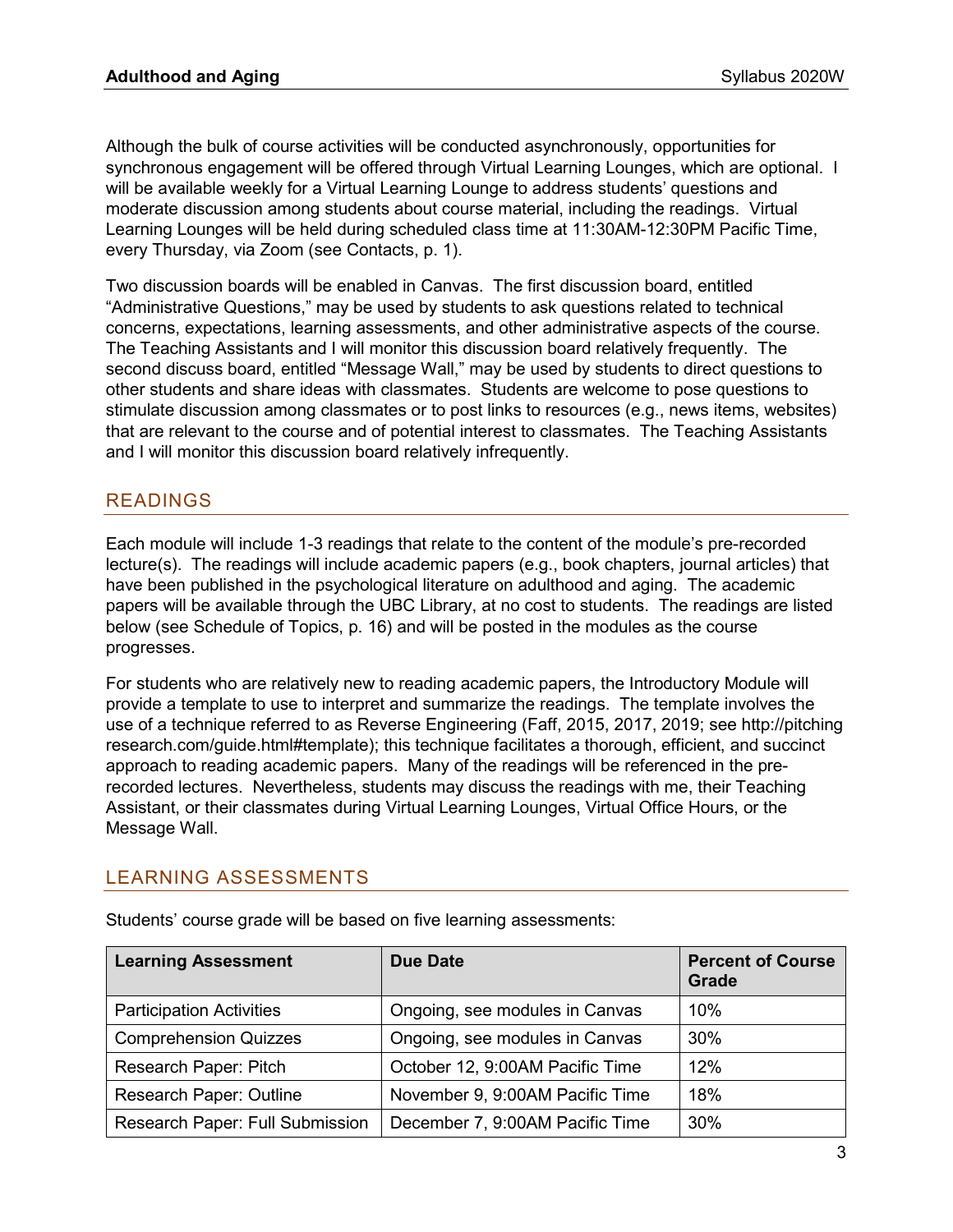### Participation Activities

The goals of the participation activities are two-fold: to generate interest and insight among students and to ensure that students remain up-to-date with the course content. Over the term, students will be asked to complete several participation activities related to the topics that will be considered in the course—for example, a life-expectancy calculation, reflection activities, and psychological surveys. In most cases, the participation activities will be available for one week following the final pre-recorded lecture on the topic, on the dates and at the times indicated in the modules. The participation activities will be graded for completion. Students who do not complete a participation activity within the specified period will be assigned a grade of "0" on the activity.

### Comprehension Quizzes

The goals of the comprehension quizzes are two-fold: to ensure that students understand the material that they have reviewed and remain up-to-date with the course content. Over the term, students will be asked to complete a comprehension quiz for each major topic that will be considered in the course—beginning with the Biology of Aging through to Aging and Dying Well (see Schedule of Topics, p. 16). In total, students will complete nine comprehension quizzes. Students' lowest-scoring comprehension quiz will be dropped, resulting in each quiz contributing 3.75% to students' course grade. Each comprehension quiz will include 10-15 questions that reflect the content of the pre-recorded lectures, readings, and participation activities for the topic. For each student, the questions will be drawn randomly from a pool of possible questions and presented in a mixture of formats (e.g., multiple choice questions, true/false questions). The comprehension quizzes will be timed to reflect the allowances recommended in the literature (e.g., 60 seconds per multiple choice question, 30 seconds per true/false question). Each comprehension quiz will be available for one week following the final pre-recorded lecture on the topic, on the dates and at the times indicated in the modules. The comprehension quizzes will be graded for the number of correct responses. Students who do not complete a comprehension quiz within the specified period will be assigned a grade of "0" on the quiz.

#### Research Paper

The purpose of the research paper is to provide students with the opportunity to explore and investigate a topic of interest related to the psychology of adulthood and aging. Students may choose any topic related to aging, provided that there is an ample psychological literature on that topic. The topic may delve more deeply into a concept or research finding that was discussed in class; alternatively, the topic may be one that was not discussed in class. Examples of topics that students may consider are:

- psychological characteristics of centenarians/supercentenarians (i.e., the oldest-old).
- cross-cultural and global perspectives on aging.
- sex differences in aging.
- gender expression and aging.
- sensation and perception in late life.
- neuroplasticity and the aging brain.
- environmental interventions to support the aging brain.
- social interventions to reduce negative stereotypes about older adults.
- the psychological correlates and/or prevention of elder neglect and abuse.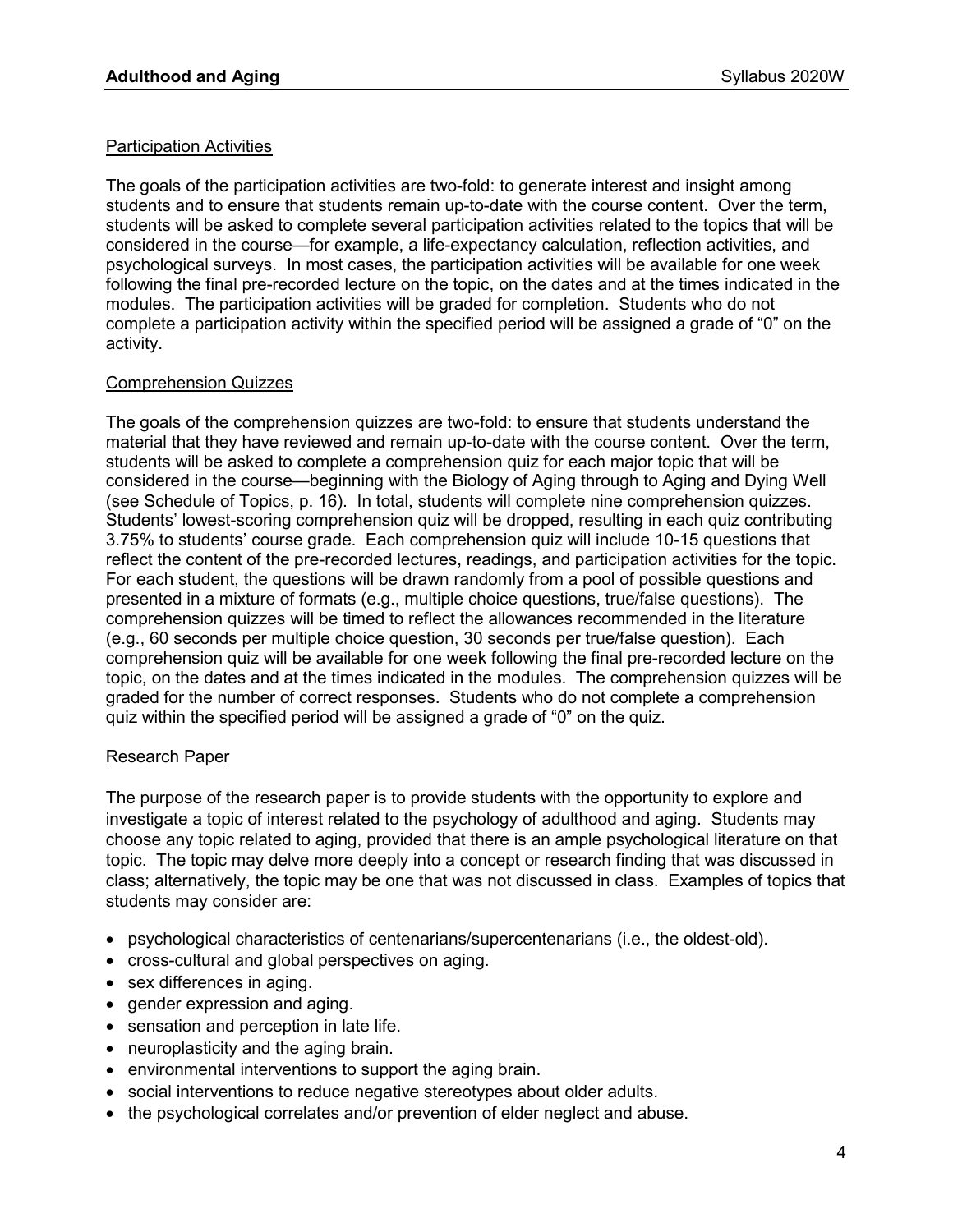- achievement and expertise in older adulthood.
- psychological effects of life-long learning.
- neurocognitive disorders (e.g., Alzheimer's disease, vascular dementia, Parkinson's disease) and their treatment among older adults.
- social support, morbidity, and mortality.
- sexuality in older adulthood.
- psychological disorders (e.g., major depressive disorder, anxiety disorders, schizophrenia) and their treatment among older adults.
- psychological well-being in residential care facilities.
- technological aids to support psychological well-being among older adults (i.e., assistive technology; gerotechnology).
- religiosity/spirituality in older adulthood.
- moral development in late life.
- wisdom as a late-life phenomenon.
- bereavement, grief, and mourning in late life.
- suicidality and euthanasia in older adulthood.

In identifying a topic, students may find it helpful to review relevant encyclopedias and handbooks. These resources contain short articles that provide a conceptual framework, terminology, and citations to scholarly texts that may inform students' interests. Examples of relevant encyclopedias and handbooks are the Cambridge Handbook of Cognitive Aging: A Life Course Perspective; the Cambridge Handbook of Successful Aging; the Encyclopedia of Geropsychology; the Oxford Encyclopedia of Psychology and Aging; and the Wiley Handbook on the Aging Mind and Brain. These resources are available through the UBC Library.

In order to maximize learning outcomes among students, a scaffolded approach will be taken for the development and submission of the research paper. Specifically, students will develop and submit the research paper in three stages:

#### **Stage One: Pitch**

The first stage will involve the development and submission of a pitch. A pitch presents ideas in a succinct and efficient format for others' consideration and feedback. After choosing a topic for their paper and engaging in a preliminary review of the literature related to the topic, students should complete the following tasks. Specifically, students should write a pitch in which they identify:

- the working title of their paper.
- their research question.
- the importance of their research question.
- three academic papers (e.g., book chapters, journal articles) that will critically inform their paper.

The pitch should be no more than two pages in length, double-spaced, in a twelve-point Times New Roman font, with one-inch margins. Any pages beyond two will not be read. The first three points should be listed at the start of the pitch. The three academic papers should be listed below these points. The reference to each academic paper should (a) be formatted according to the guidelines provided by the American Psychological Association (APA) and (b) be followed by a brief summary (i.e., two to three sentences) of the paper.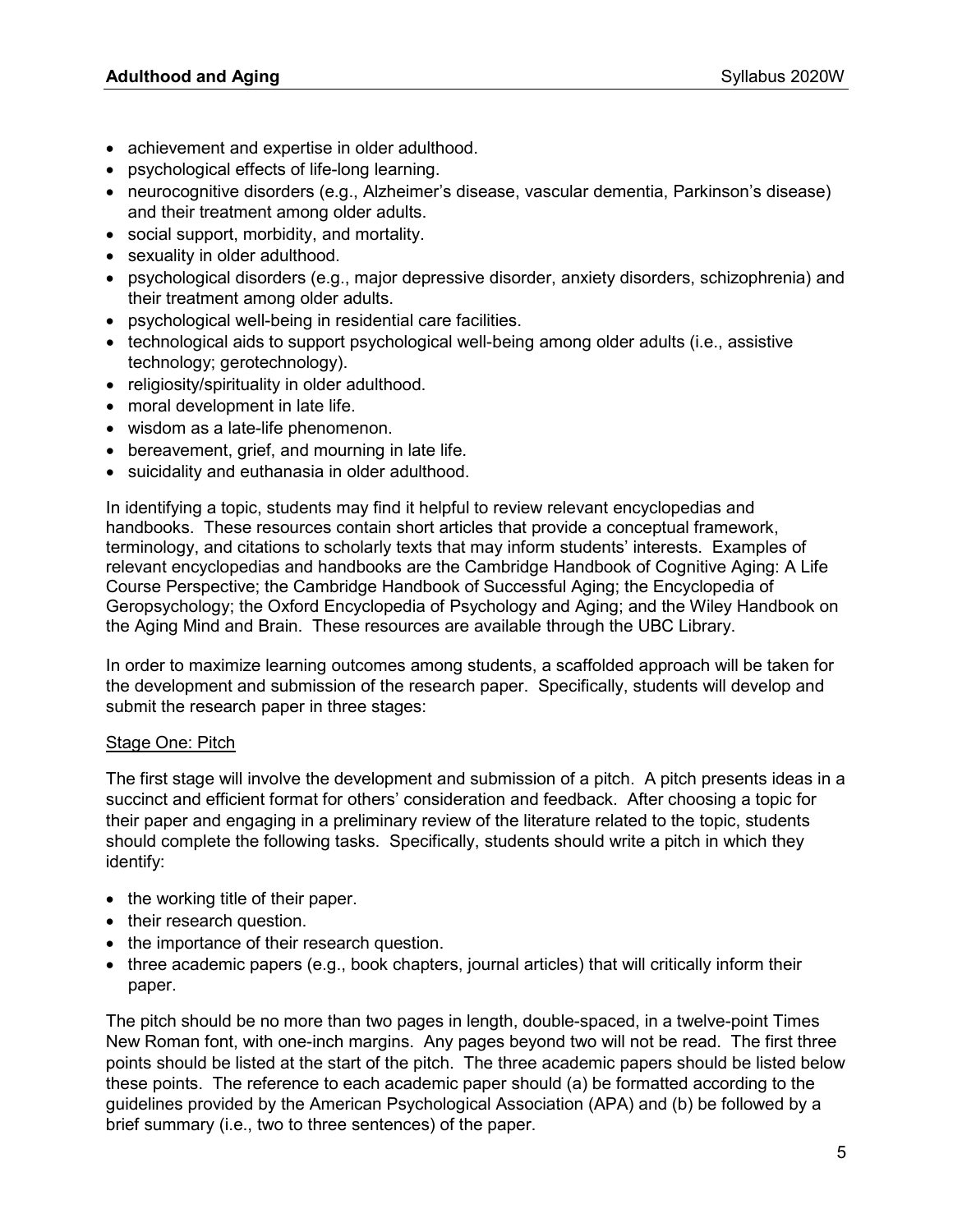Students who are not familiar with APA guidelines may refer to a resource developed by the UBC Library, available at [https://guides.library.ubc.ca/apacitationstyle.](https://guides.library.ubc.ca/apacitationstyle) The APA has developed an excellent resource on reference lists, available at https://apastyle.apa.org/style-grammarguidelines/references. Purdue University has also developed a helpful resource on APA style, available at https://owl.purdue.edu/owl/research\_and\_citation/apa\_style/apa\_formatting\_and style\_quide/general\_format.html.

The pitch will be graded for content—that is, the thoroughness and thoughtfulness with which students have completed the tasks above and the reasonableness of their proposal. For example, in your pitch, have you provided a concise and informative working title? Have you proposed a thoughtful and realistic research question, ideally in a single sentence that identifies the key features of the research question? Have you adequately articulated the importance of the research question by considering its academic, practical, and/or public policy implications? Is it evident that the three academic papers that you have identified are meaningfully related to your research question?

In addition, the pitch will be graded for style, mechanics, and formatting—that is, how well the pitch is written. For example, is your pitch concise and easily understood, with appropriate word choice and university-level academic tone? Is your pitch well organized, allowing the reader to readily identify your responses to the tasks above? Are there errors in punctuation, grammar, or spelling? Does your pitch conform to the formatting requirements? Are references formatted according to the guidelines of the APA?

### Stage Two: Outline

The second stage will involve the development and submission of an outline. An outline organizes information to be included in a paper in a hierarchical and logical order. After reflecting on their research question, engaging in a more extensive review of the literature related to their research question, and identifying a minimum of ten academic papers (e.g., book chapters, journal articles) that they will cite in their paper, students should complete the following tasks. Specifically, students should write an outline in which they identify:

- the title of their paper.
- their research question.
- a thesis statement that reflects their position in response to their research question.
- the major points that they intend to discuss, including critical theories, research findings, facts, and/or arguments that support their thesis.
- the goals of their conclusion.

The outline should be no more than one page in length, single and double-spaced (as appropriate, see example below), in a twelve-point Times New Roman font, with one-inch margins. Any pages beyond one will not be read. Students need not include a reference section in the outline.

The following provides an example of an outline for a paper on the mid-life crisis:

Title: The Mid-Life Crisis: Fact or Fiction?

Research question: Does research support the occurrence of a universal mid-life crisis among individuals aged 40 to 50?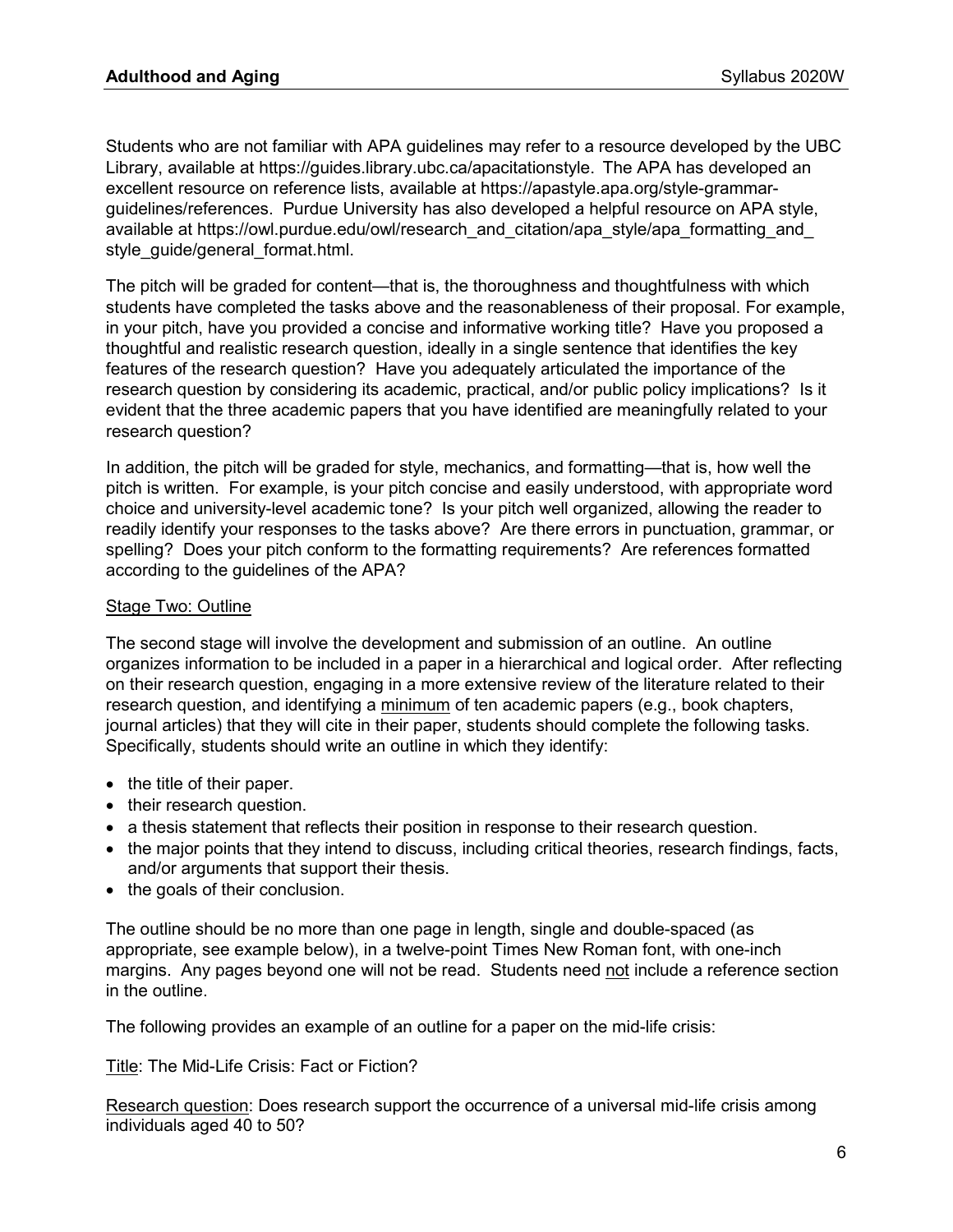Thesis statement: Despite popular belief in the notion of the mid-life crisis, psychological research on the issue fails to document the occurrence of a universal mid-life crisis at middle age.

Major points:

- Definition of the mid-life crisis.
	- A. Jacques (1965) original definition.
	- B. Hermans & Oles (1999) multi-faceted definition.
	- C. Freund & Ritter's (2009) lenient, moderate, and strict definitions.
- II. Early theory and research on the mid-life crisis.
	- A. Levinson's (1978) early research.
		- i. Methods.
		- ii. Key findings.
		- iii. The theory of mid-life transition.
		- iv. Critiques.
- III. Contemporary research on the mid-life crisis.
	- A. Academic research that fails to support the mid-life crisis: Farrel & Rosenberg (1981), Whitbourne (1986).
		- i. Methods.
		- ii. Key findings.
		- iii. Conclusions: Note sex effects.
	- B. National survey that fails to support the mid-life crisis: Wethington et al. (2004).
		- i. Methods.
		- ii. Key findings.
		- iii. Conclusions: Note non-universality.
	- C. Literature review that fails to support the mid-life crisis: McFadden & Rawson San (2012).
		- i. Methods.
		- ii. Key findings.
		- iii. Conclusions: Note non-significant findings across diverse measures of well-being (e.g., self-esteem, depression, life satisfaction).
- IV. Alternative conceptualizations.
	- A. Stewart's (Newton & Stewart, 2012) proposal of the mid-life correction.
	- B. Possibility of losses and gains?

#### Conclusion:

- I. Restate research question and thesis.
- II. Review major points.
- III. Discuss implications.
	- A. Popular beliefs/portrayals versus research findings.
	- B. Psychological/medical recognition of atypical psychopathology in middle age versus a universal mid-life crisis.
- IV. Future research opportunities.
	- A. Role transitions versus age: Tanner & Arnett (2009).
	- B. Cross-cultural research: Menon & Shweder (1998), Sterns & Huyck (2001).

The outline will be graded for content—that is, the thoroughness and thoughtfulness with which students have completed the tasks above and the critical thinking that is evident in their outline. For example, in your outline, have you provided a thorough overview of your paper? Is it apparent that you have conducted an effective review of the literature and carefully connected your findings? Is critical thinking evident in the organization of your major points and their relation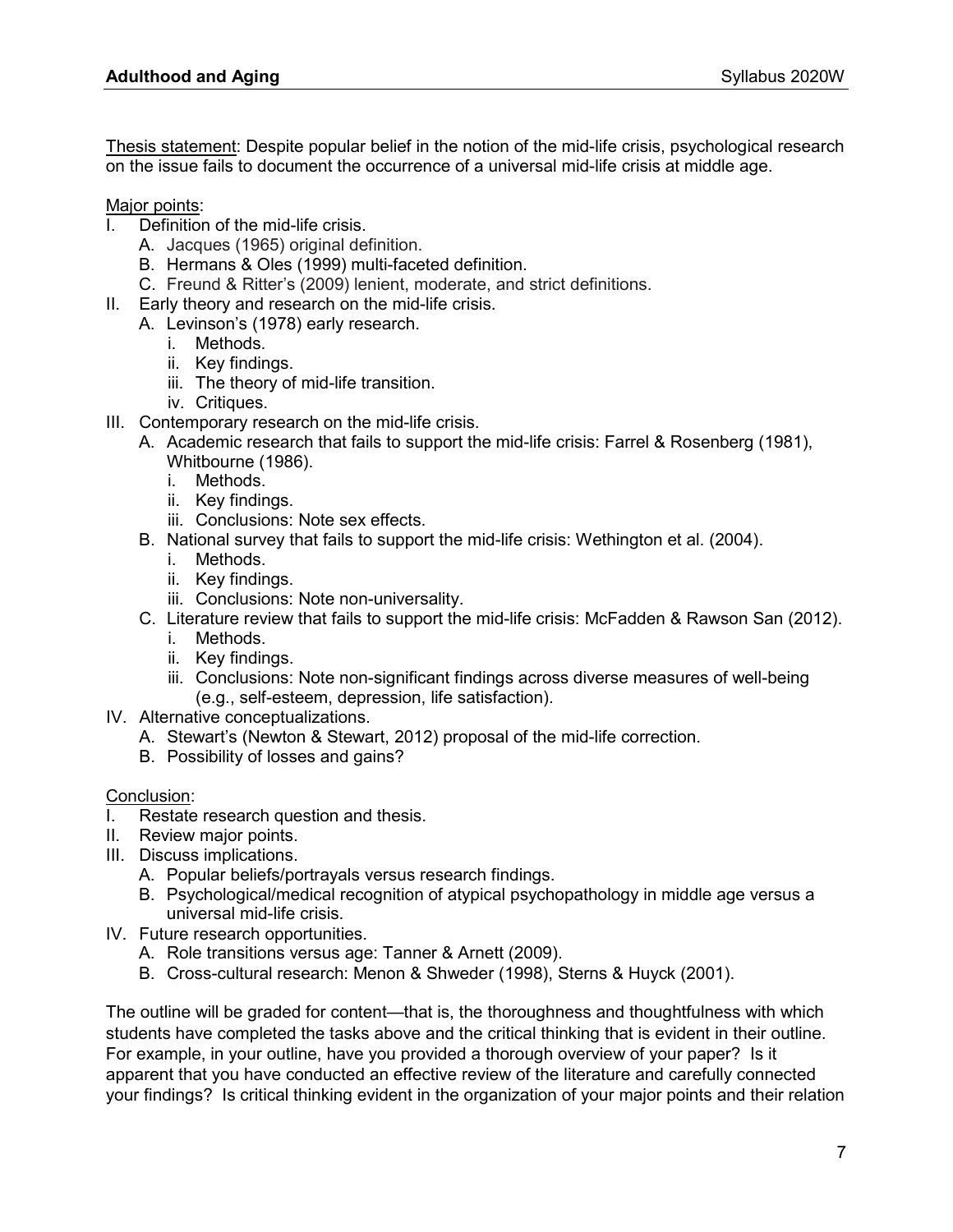to your title, research question, thesis statement, and conclusion? Is there evidence of independent and/or creative thought in your outline?

In addition, the outline will be graded for style, mechanics, and formatting—that is, how well the outline is written. For example, is your outline concise and easily understood, with appropriate word choice and university-level academic tone? Is your outline well organized, allowing the reader to readily identify your responses to the tasks above? Is your outline characterized by an appropriate hierarchical structure and logical flow? Are there errors in punctuation, grammar, or spelling? Does your outline conform to the formatting requirements?

#### Stage Three: Full Submission

The third stage will involve the development and submission of a complete paper. A welldeveloped paper builds on the core elements of its pitch and outline. After reflecting on these elements and making additions and deletions as needed, students will write a paper related to their research question. In writing the paper, students should complete the following tasks. For each task, students need not address all of the "Questions to consider" and may consider questions beyond those listed. Specifically, students should:

1. Introduce their research question.

Questions to consider*:* What is the research question that you will consider? Why is the research question important? What body of literature will you review in relation to the research question? On the basis of your review of the literature, what is your position in response to the research question—that is, what is your thesis statement? How will you organize or structure your paper to address the research question and support your thesis statement?

2. Describe, evaluate, and synthesize the findings of their review of the literature, as reflected in their outline. As noted above (see Stage Two: Outline, p. 6), a minimum of ten academic papers (e.g., book chapters, journal articles) should be cited in the paper.

Questions to consider*:* What theories have been proposed in relation to the research question? What studies have been most critical in assessing these theories or the research question, more specifically? What methodologies have these studies employed? What findings have emerged from these studies? What theoretical or methodological strengths and weaknesses are evident in these studies? Are there notable inconsistencies or gaps in these studies?

3. Discuss their conclusion and the implications of the findings of their review of the literature.

Questions to consider: What conclusion can be drawn from your review of the literature (note that your conclusion should align with your thesis statement)? Is public opinion consistent with the conclusion that you have drawn? What implications could your conclusion have for older adults? What implications could your conclusion have for psychotherapeutic practice, medical practice, and/or public policy? If research findings are conflicted or unresolved, how should researchers, practitioners, and/or policy makers proceed? Given the current state of the literature, what future research is needed?

The paper should be eight to ten pages in length (excluding a title page and the reference section), double-spaced, in a twelve-point Times New Roman font, with one-inch margins. Any pages beyond ten will not be read. A title page should be added that contains the student's name, the student's ID number, and the title of the paper.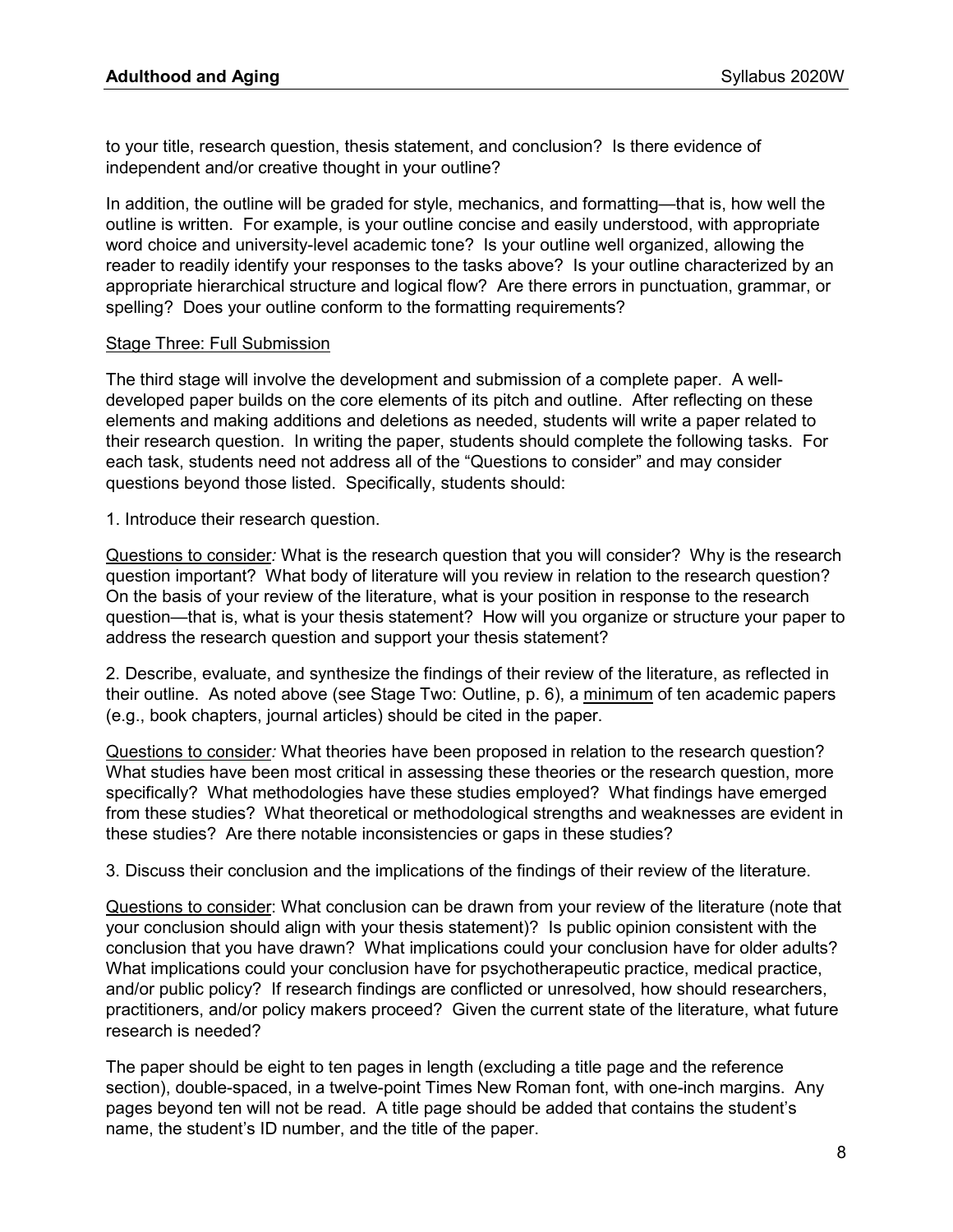The paper should include citations and a reference section that lists all academic papers and other sources of information that are cited in the body of the paper. Citations and references should be formatted according to the guidelines provided by the APA. As noted above (see Stage One: Pitch, p. 5), students who are not familiar with APA guidelines may refer to a resource developed by the UBC Library, available at [https://guides.library.ubc.ca/apacitationstyle.](https://guides.library.ubc.ca/apacitationstyle) The APA has developed an excellent resource on reference lists, available at https://apastyle. apa.org/style-grammar-guidelines/references. Purdue University has also developed a helpful resource on APA style, available at https://owl.purdue.edu/owl/research\_and\_citation/apa\_style/ apa\_formatting\_and\_ style\_guide/general\_format.html.

Slides from the pre-recorded lectures should be cited as follows:

Citation: (Assanand, Year).

Example: As was noted in class (Assanand, 2020), Hummert et al. found that ….

Reference section: Assanand, S. (Year). Lecture number: Lecture title [PowerPoint slides]. Publisher. URL Example: Assanand, S. (2020). Lecture 5: Age stereotypes [PowerPoint slides]. Canvas@UBC. https://authentication.ubc.ca/idp/profile/SAML2/Redirect/SSO?execution=e3s1

The URL provided in the example above is for the login page for Canvas.

Slides from different pre-recorded lectures should be distinguished with lower case letters in both the citations and reference section:

Example: As was noted in class (Assanand, 2020a), Hummert et al. found that …. These findings are consistent with Wister's assertion that … (Assanand, 2020b).

The paper will be graded for content—that is, (a) the thoroughness and thoughtfulness with which students have completed the tasks and addressed the questions above, and (b) the critical thinking that is evident in their paper, as reflected in their evaluation and synthesis of the literature, the clarity with which their literature review supports their thesis statement and conclusion, the implications that they have discussed, and the independent and/or creative thought that is evident in their paper.

In addition, the paper will be graded for style, mechanics, and formatting—that is, how well the paper is written. For example, does your paper clearly identify your research question and thesis statement? Is your paper concise and easily understood, with appropriate word choice and university-level academic tone? Is your paper well organized, allowing the reader to readily identify your responses to the tasks and questions above? Is your paper characterized by effective transitions between ideas and a logical flow? Are academic papers paraphrased appropriately and integrated effectively into your writing (e.g., listing of abstracts is avoided)? Are there errors in punctuation, grammar, or spelling? Does your paper conform to the formatting requirements? Are citations and references formatted according to the guidelines of the APA?

In an effort to minimize academic misconduct (see Academic Misconduct, p. 12), the Psychology Department requires that papers be submitted to TurnItIn. TurnItIn is a service that is designed to detect and deter plagiarism. Plagiarism occurs when individuals submit or present the work of others as their own. TurnItIn will compare students' papers to over 5 billion pages of content on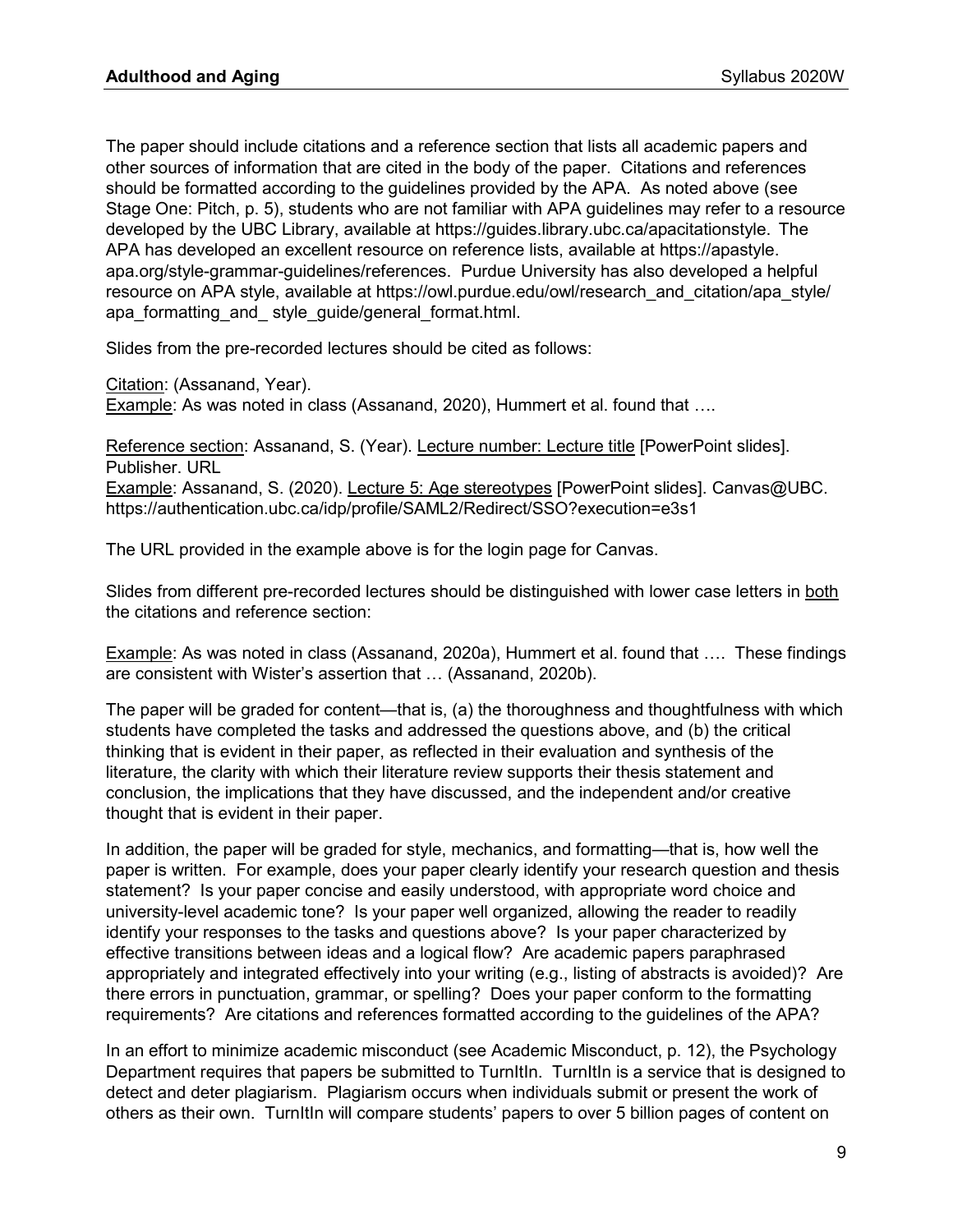the Internet and in TurnItIn's databases and generate customized "originality reports" to identify plagiarized content. These reports will be reviewed for evidence of plagiarism. Papers that have not been scanned by TurnItIn prior to submission will be assigned a grade of "0" on the full submission. The electronic copy that is submitted to TurnItIn will be compared to the electronic copy that is submitted to Canvas; accordingly, students should not change the content or format of the electronic copy that they submit to TurnItIn. Note that students may not submit the same work, or largely the same work, in two or more courses; according to University policy, this constitutes academic misconduct. The class ID and password that students will require to submit their paper to TurnItIn will be posted in Canvas.

#### **Other Points**

Although Wikipedia may be a helpful resource for background information, the content of Wikipedia articles should be confirmed through traditional academic sources. Accordingly, Wikipedia is not an appropriate source of information for students to cite in their paper.

For students who are relatively new to identifying a topic, developing a research question, or writing an outline for a paper, the Georgia Tech Library has developed helpful resources that are available at https://libguides.gatech.edu/researchprocess. The resources are embedded in a broader step-by-step guide that students may find useful in writing their paper.

To facilitate their literature review, students may utilize databases that are available through the UBC Library. Two databases that are particularly relevant to PSYC 322 are PsycInfo and Medline. Students may access short tutorials on the use of these databases in Canvas, in the Introductory Module. Students may obtain assistance in utilizing these and other library resources by contacting UBC's Psychology Librarian, Sheryl Adam, at [sheryl.adam@ubc.ca.](https://directory.library.ubc.ca/people/email/1009)

When conducting a literature review, students should cite recently published works whenever possible to ensure that their review of the literature is current. If there are a substantial number of published academic papers related to the research question of interest, students may choose to restrict their review to works published in the last 5 to 10 years.

Literature reviews are commonly published in psychological journals. Students may consult the journals Psychological Bulletin and Psychological Review for examples of literature reviews. The Psychology Writing Center at the University of Washington has developed a helpful resource on literature reviews, available at [https://psych.uw.edu/undergraduate/writing-center/writing-guides.](https://psych.uw.edu/undergraduate/writing-center/writing-guides)

Students who submit their pitch, outline, or full submission late will be penalized 10% per 24-hour period after the time for submission has ended on the due date. For example, students who submit their pitch between 9:01AM on October 12 and 9:00AM on October 13 will receive a 10% deduction to their grade on the pitch. Students who do not complete the pitch, outline, or full submission will be assigned a grade of "0" on the learning assessment.

Students who would like to discuss their pitch, outline, or full submission are welcome to meet with me during Virtual Learning Lounges or by appointment. Alternatively, students may meet with their Teaching Assistant by appointment.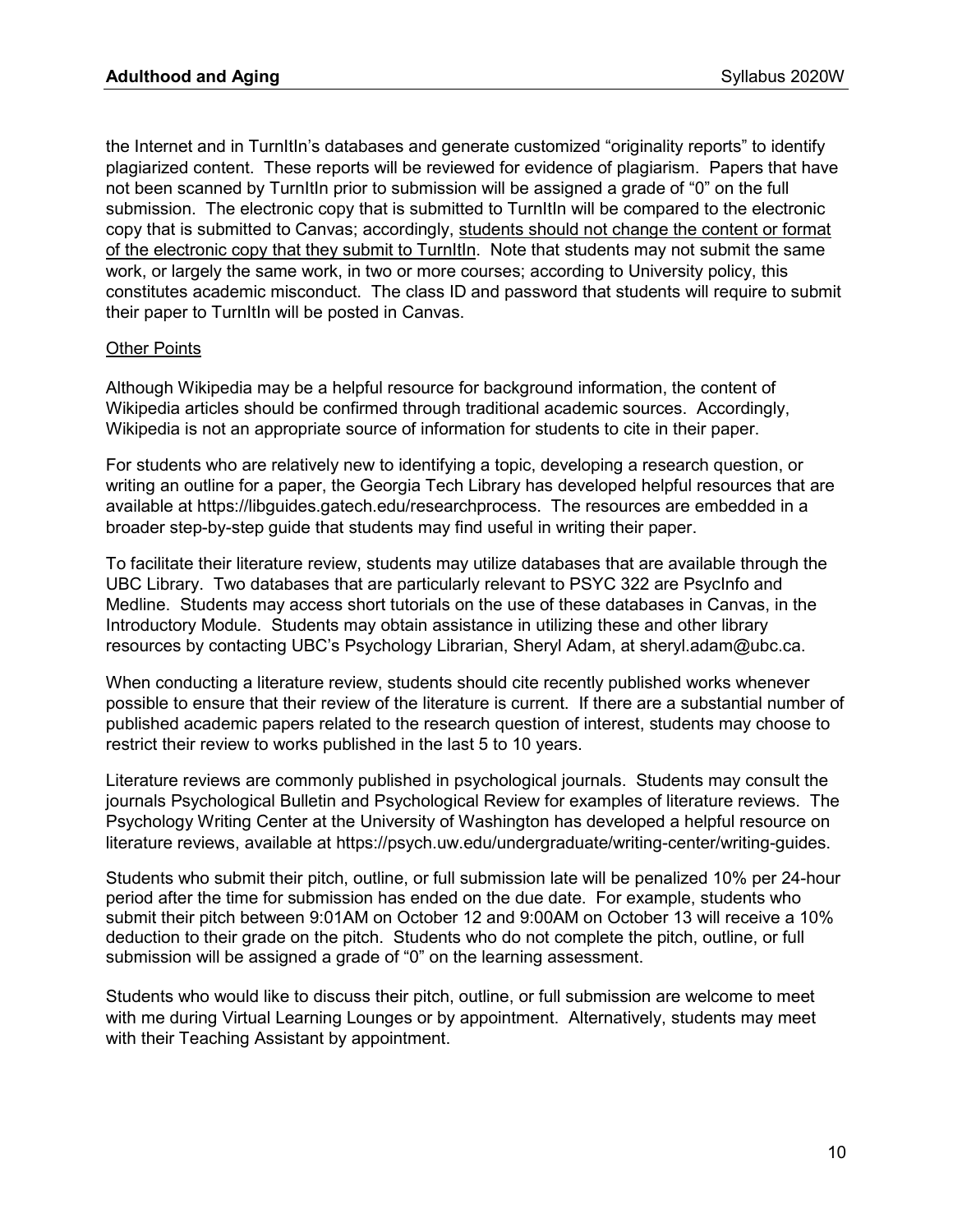# UNIVERSITY AND COURSE POLICIES

### As noted in Policy V-130:

"UBC provides resources to support student learning and to maintain healthy lifestyles but recognizes that sometimes crises arise and so there are additional resources to access including those for survivors of sexual violence. UBC values respect for the person and ideas of all members of the academic community. Harassment and discrimination are not tolerated nor is suppression of academic freedom. UBC provides appropriate accommodation for students with disabilities and for religious observances. UBC values academic honesty and students are expected to acknowledge the ideas generated by others and to uphold the highest academic standards in all of their actions."

Policy V-130 and related resources are available at https://senate.ubc.ca/policies-resourcessupport-student-success.

In keeping with Policy V-130, policies specific to PSYC 322 are provided below.

#### **Participation**

I strongly encourage and appreciate student participation. Participation may be in the form of questions or comments posed on the discussion boards and through dialogue during Virtual Learning Lounges. I will make every effort to create a learning environment in which students feel comfortable to discuss their ideas. Students who wish to share their ideas with me individually may contact me to schedule an appointment.

In order to encourage and facilitate participation, students are asked to adhere to UBC's Respectful Environment Statement:

"The University of British Columbia envisions a climate in which students, faculty and staff are provided with the best possible conditions for learning, researching and working, including an environment that is dedicated to excellence, equity and mutual respect. The University of British Columbia strives to realize this vision by establishing employment and educational practices that respect the dignity of individuals and make it possible for everyone to live, work, and study in a positive and supportive environment, free from harmful behaviours such as bullying and harassment."

UBC's Respectful Environment Statement is available at https://hr.ubc.ca/working-ubc/respectfulenvironment.

Following from UBC's Respectful Environment Statement, students are expected to share their ideas and respond to others' ideas in a respectful and nonjudgmental manner. All members of the class should feel that they have the opportunity to participate. Courteous and considerate participation will cultivate a positive and informative learning environment.

#### E-Mail Correspondence

E-mails related to course content and delivery may be sent to [psyc322.002@psych.ubc.ca;](mailto:psyc322.001@psych.ubc.ca) the Teaching Assistants and I will monitor this e-mail account. E-mails related to personal matters (e.g., medical issues) may be sent to assanand@psych.ubc.ca; I will monitor this e-mail account. Given that Canvas' Inbox does not track e-mail threads, please avoid using the Inbox to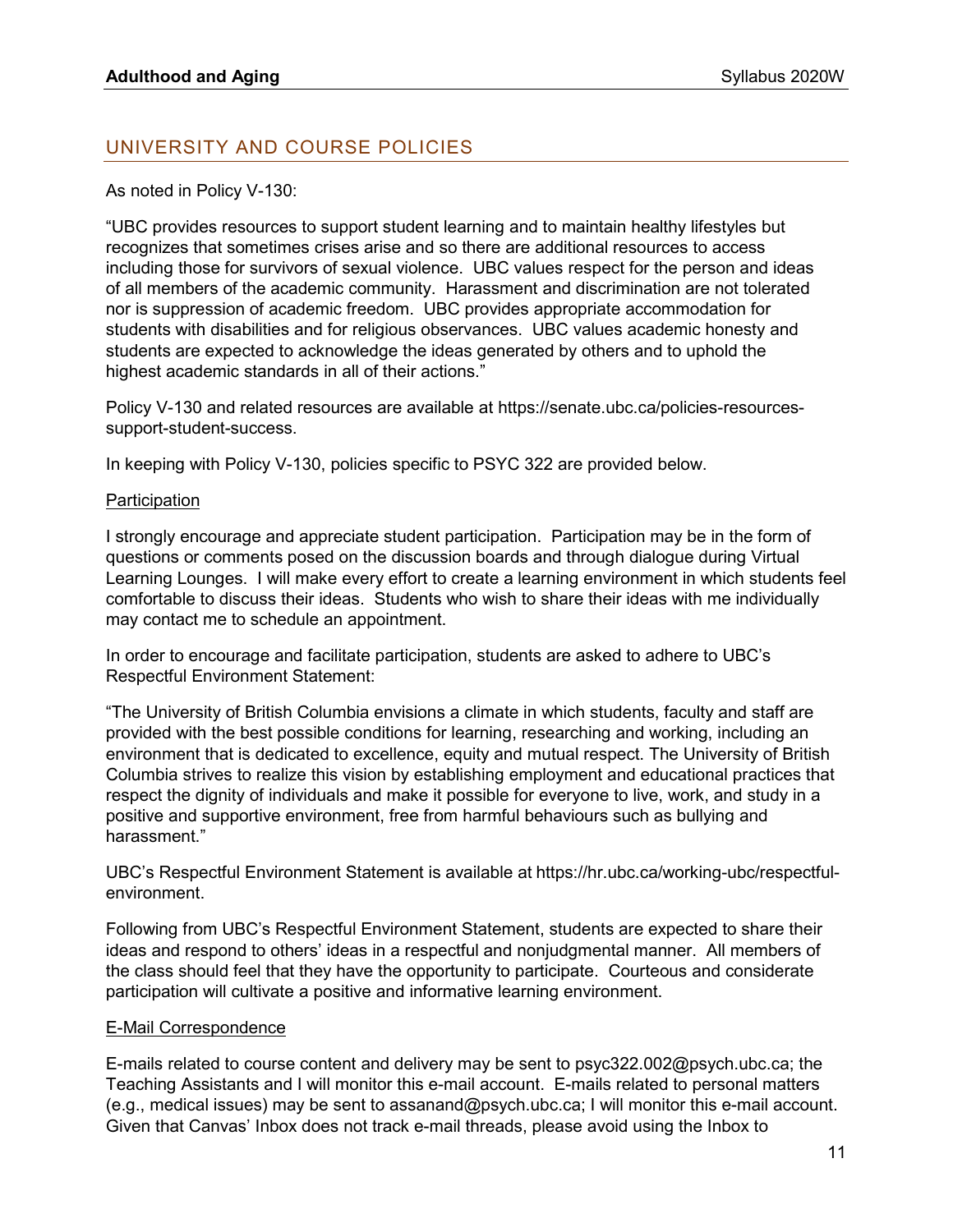correspond with us. E-mails will be answered within 48 hours of receipt, Monday to Friday, during regular working hours. Ideally, e-mail inquiries should be limited to one question. Students who have multiple questions should visit during Virtual Learning Lounges or schedule an appointment to meet with me or their Teaching Assistant. For questions related to course content, students should attempt to explain their understanding of the material in the e-mail—which will be affirmed or corrected, as needed. Note that e-mails may not be answered the day before a quiz or due date; please plan accordingly.

### Academic Concession

Students who experience unanticipated circumstances (e.g., medical issues) that interfere with their ability to complete coursework may receive academic concession. Please refer to the UBC Calendar for a discussion of academic concession at http://www.calendar.ubc.ca/vancouver/ index.cfm?tree=3,329,0,0. The Faculty of Arts has posted related information at https://www.arts. ubc.ca/degree-planning/academic-performance/academic-concession/.

Students who wish to obtain academic concession must contact me within 48 hours of the date of the learning assessment in question. If academic concession is granted, students will be accommodated as follows. For students who miss up to two comprehension quizzes, the remaining quizzes will be re-weighted equally to account for the missed quiz. For students who miss more than two comprehension quizzes, a written assignment will be provided as an alternative learning assessment. For students who miss the due date for the pitch, outline, or full submission of the research paper, an alternative due date will be determined, as appropriate. When necessary, the Faculty Academic Advising Office will be consulted to ensure that students are well supported through their circumstances.

### Requests for Grade Adjustments

Requests for grade adjustments must be made within 2 weeks of the grades being released using a Regrade Request Form provided by the Teaching Assistant. Most requests for grade adjustments can be settled directly with the Teaching Assistant. In the case of a dispute that cannot be satisfactorily resolved with the Teaching Assistant, please contact me at assanand@ psych.ubc.ca.

### Academic Accommodation

UBC is committed to equal opportunity in education for all students, including those with documented physical or learning disabilities. Students who require accommodation on these grounds should contact the Centre for Accessibility; contact information is available at https://students.ubc.ca/about-student-services/centre-for-accessibility. Students should notify me in advance, preferably within the first 2 weeks of the term, if they require accommodation on these grounds.

#### Academic Misconduct

Cheating, plagiarism, and other forms of academic misconduct are very serious concerns of the University, and the Psychology Department has taken steps to alleviate them. As noted above (see Stage Three: Full Submission, p. 8), the Psychology Department employs TurnItIn to detect and deter plagiarism. Tips to avoid plagiarism are available at: https://learningcommons.ubc.ca/ resource-guides/understand-academic-integrity/.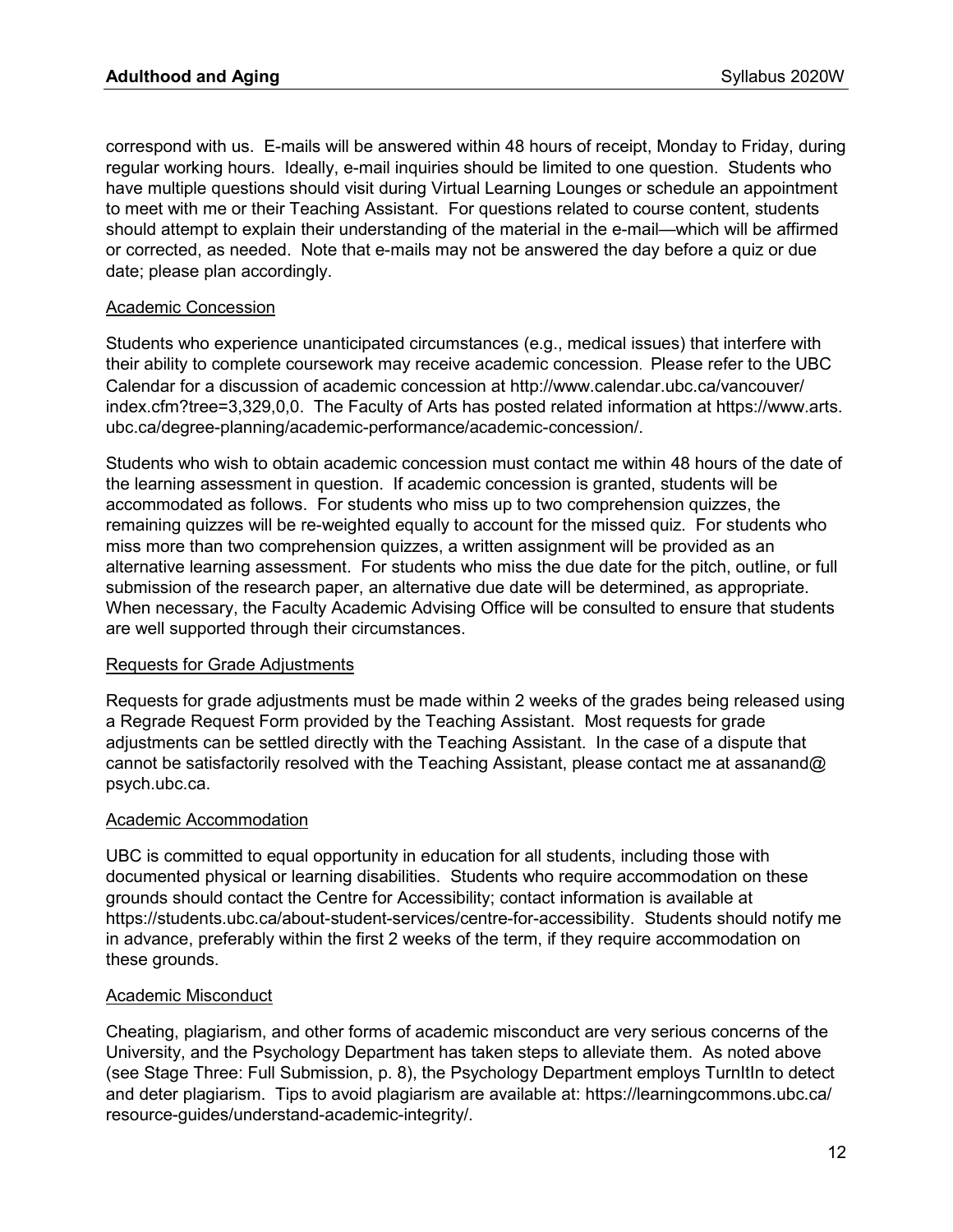In all cases of suspected academic misconduct, the parties involved will be pursued to the fullest extent dictated by the guidelines of the University. Evidence of academic misconduct may result in a "0" credit for the work in question. According to Section 61 of the University Act, the President of UBC has the right to impose harsher penalties including, but not limited to, a failing grade for the course, suspension from the University, cancellation of scholarships, and a notation added to the student's transcript. For further information on student conduct and discipline, students may consult Campus-Wide Policies and Regulations in the UBC Calendar at http://www. calendar.ubc.ca/vancouver/index.cfm. The Office of the University Counsel has developed a helpful resource on student discipline, available at https://universitycounsel.ubc.ca/homepage/ guides-and-resources/discipline/.

### Psychology Department's Policy on Distribution of Grades

Courses offered by the Psychology Department are required to comply with departmental norms related to grade distributions. This is done to reduce grade inflation and ensure that all students are assessed fairly in relation to students in other sections of the same course and students in other courses. In the spirit of flexibility and compassion in response to the COVID-19 pandemic and pivot to online teaching, departmental norms have been adjusted upward by 5% for 2020W only. According to these adjusted norms, the average grade for 300-level psychology courses must fall between 71% and 75%, with a standard deviation of approximately 13%. Accordingly, the Psychology Department may scale the grades in PSYC 322 up or down if the distribution of grades deviates substantially from these norms. Grades are not official until they appear on a student's transcript.

Students will receive both a letter grade and percent for PSYC 322. At UBC, these convert as follows: A+ = 90-100%; A = 85-89%; A- = 80-84%; B+ = 76-79%; B = 72-75%; B- = 68-71%; C+ = 64-67%; C = 60-63%; C- = 55-59%; D = 50-54%; F = 0-49%.

### Extra Credit

Students may earn up to three extra percent toward their grade through participation in studies conducted by the Psychology Department and coordinated through the Human Subject Pool (HSP). Through participation in these studies, students may observe the research process directly and contribute to ongoing research at UBC.

As an alternative to participation in studies conducted by the Psychology Department, students may complete library writing assignments. Each assignment consists of reading a research article from the journal Psychological Science and summarizing its research question, methods, and results.

Extra credit may be obtained by registering at [https://ubc-psych.sona-systems.com/.](https://ubc-psych.sona-systems.com/) Students who intend to earn extra credit should register using the online system by the end of the first month of the term. More information about extra credit is available at https://psych.ubc.ca/ undergraduate/opportunities/human-subject-pool/.

Note that inquiries related to extra credit should be directed to the HSP and/or the researchers with whom students have completed studies.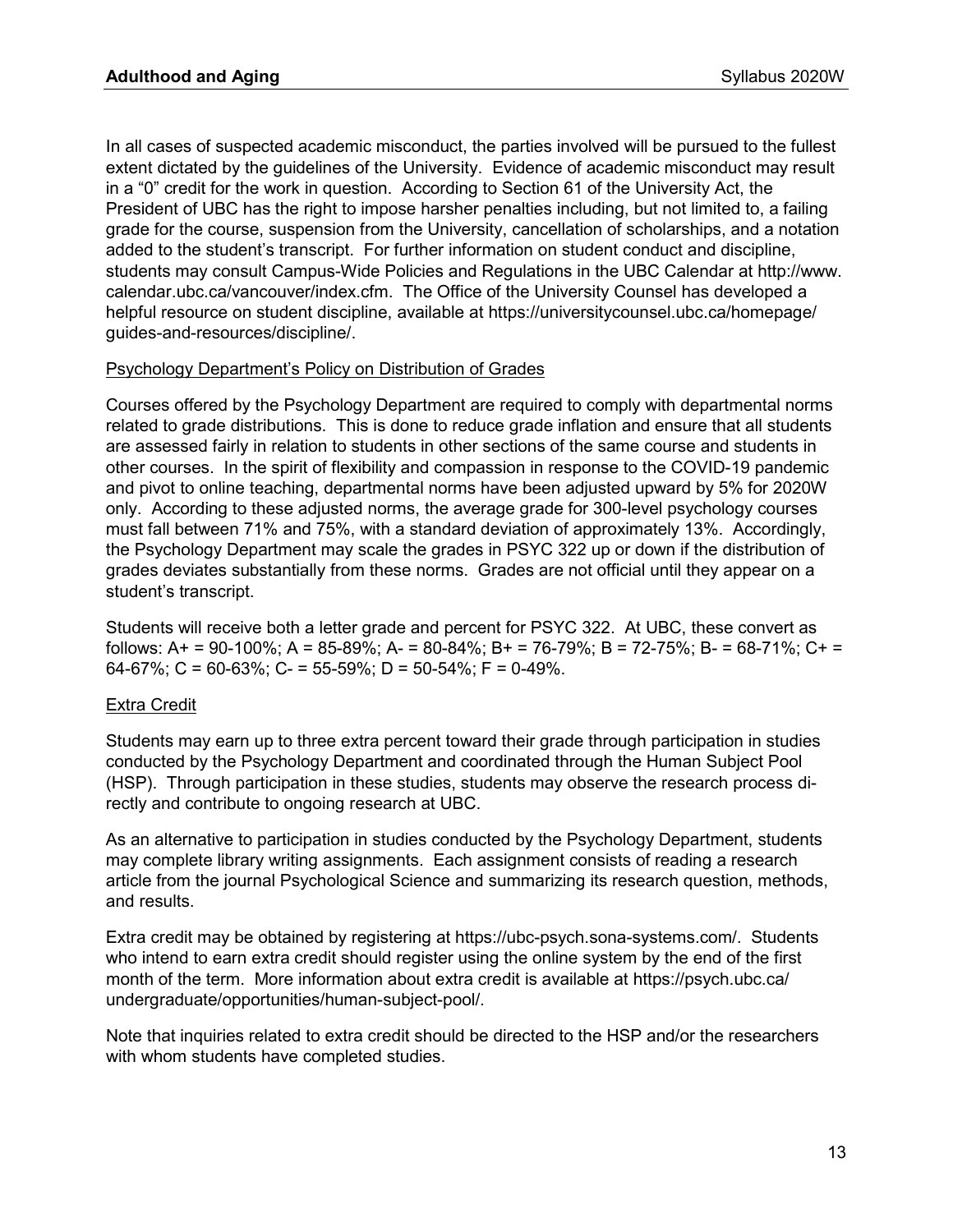### Credit/D/Fail Grading and Withdrawal Dates

PSYC 322 is eligible for Credit/D/Fail grading. Students who wish to switch to Credit/D/Fail grading must do so by September 21, 2020.

Students who wish to withdraw from PSYC 322 without any record of the course on their transcript must do so by September 21, 2020. Students who wish to withdraw from the course with a withdrawal standing of "W" on their transcript must do so by October 30, 2020.

# LEARNING ANALYTICS

Learning analytics involve the collection and analysis of data to improve teaching and learning. Canvas includes tools that capture data about students' activities and provide information that can be used to improve the quality of their learning experiences. I will use the data captured through Canvas to view the progress of the class as a whole; assess students' participation and provide personalized feedback, as needed; monitor the comprehension quizzes and discussion forums; and review statistics on course content to improve course delivery.

# LEARNING AND WELLNESS RESOURCES

As noted by UBC's Student Services at https://students.ubc.ca/health: "A healthy mind, body, and spirit are foundations for students to achieve their personal and academic goals."

In keeping with this statement, UBC has created a host of resources to support students' learning and wellness. Students are encouraged to consult the websites below to familiarize themselves with these resources:

Academic and learning resources (e.g., library services, peer coaches and tutors, writing supports): https://students.ubc.ca/enrolment/academic-learning-resources.

Health and wellbeing resources (e.g., food and nutrition, physical activity, sleep): https://students. ubc.ca/health.

Crisis support resources (e.g., 24/7 supports, emergency contacts, on-campus supports): https://students.ubc.ca/health/crisis-support.

### UNIVERSITY STATEMENT REGARDING ONLINE LEARNING FOR INTERNATIONAL STUDENTS

During the COVID-19 pandemic, the shift to online learning has greatly altered teaching and learning at UBC, including changes to health and safety considerations. Some UBC courses might cover topics that are censored or considered illegal by non-Canadian governments. This may include, but is not limited to, human rights, representative government, defamation, obscenity, gender or sexuality, and historical or current geopolitical controversies. Students who live abroad will be subject to the laws of their local jurisdiction, and their local authorities might limit their access to course materials or take punitive action against them. As noted in the Senate Statement on Academic Freedom available at http://www.calendar.ubc.ca/vancouver/index.cfm? tree=3,33,86,0, the University is strongly committed to academic freedom. However, UBC has no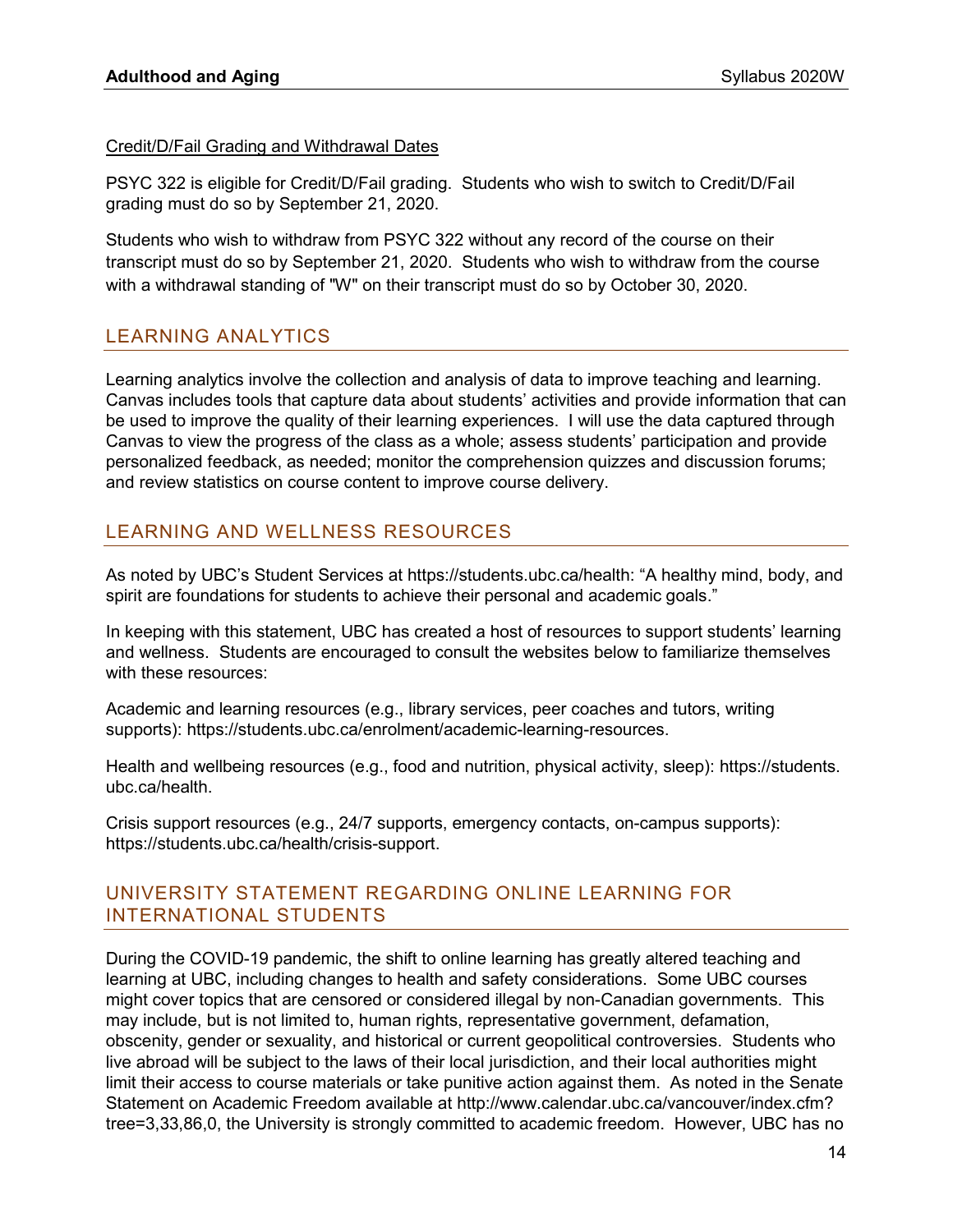control over foreign authorities. Accordingly, UBC recognizes that students will have legitimate reason to exercise caution in studying certain subjects. Students who have concerns regarding their personal situation should consider postponing a course with manifest risks until they are back on campus, or reach out to their Academic Advisor to find a substitute course. Further information and supports are available at [http://academic.ubc.ca/support-resources/freedom](http://academic.ubc.ca/support-resources/freedom-expression)[expression.](http://academic.ubc.ca/support-resources/freedom-expression)

# COPYRIGHT

All materials (e.g., pre-recorded lectures, lecture slides, learning assessments) associated with PSYC 322, Section 002, are the intellectual property of the Instructor or licensed to be used in the course by the copyright owner. Redistribution of these materials by any means without permission of the copyright holder(s) constitutes a breach of copyright and may result in academic discipline.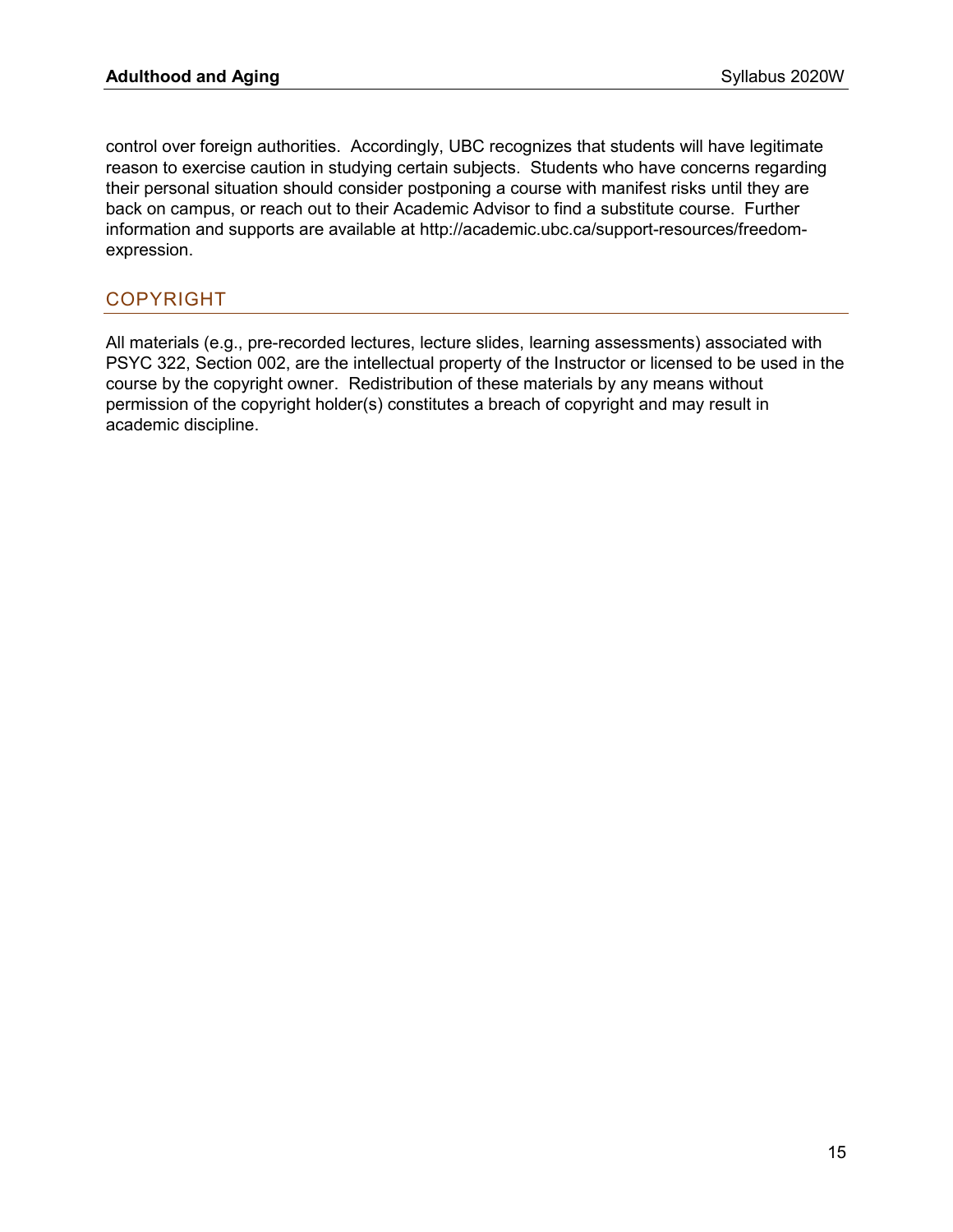# SCHEDULE OF TOPICS

The schedule below provides a list of topics for the course, with relevant dates and readings, and the due dates for the three stages of the research paper. Any changes to the schedule will be announced in Canvas.

| <b>Class Dates</b>         | Topic, Readings, and Due Dates (See Note Below)                                                                                                                                                                                                                                                                                                                                                                                                                                                                                                                                                                                                                                    |
|----------------------------|------------------------------------------------------------------------------------------------------------------------------------------------------------------------------------------------------------------------------------------------------------------------------------------------------------------------------------------------------------------------------------------------------------------------------------------------------------------------------------------------------------------------------------------------------------------------------------------------------------------------------------------------------------------------------------|
| September 10               | Topic: Welcome<br>Handout:<br>• Syllabus                                                                                                                                                                                                                                                                                                                                                                                                                                                                                                                                                                                                                                           |
| September 15, 17           | <b>Topic: Introductory Concepts</b><br><b>Academic Papers:</b><br>Ferraro, K. F. (2013). The gerontological imagination. In K. F. Ferraro &<br>J. M. Wilmoth (Eds.), Gerontology: Perspectives and issues (4th ed.,<br>pp. 1-18). Springer Publishing Company.<br>Pages 233-252 only: Settersten, R. A., & Mayer, K. U. (1997). The<br>measurement of age, age structuring, and the life course. Annual<br>Review of Sociology, 23, 233-261. https://www.jstor.org/stable/2952551                                                                                                                                                                                                  |
| September 22, 24           | Topic: The Biology of Aging<br>Academic Paper:<br>Waters, D. J., & Kariuki, N. N. (2013). The biology of successful aging:<br>Watchful progress at biogerontology's known-unknown interface. In K.<br>F. Ferraro & J. M. Wilmoth (Eds.), Gerontology: Perspectives and<br>issues (4th ed., pp. 19-47). Springer Publishing Company.                                                                                                                                                                                                                                                                                                                                                |
| September 29,<br>October 1 | Topic: Age Stereotypes<br><b>Academic Papers:</b><br>Hummert, M. L. (2011). Age stereotypes and aging. In K. W. Schaie &<br>S. L. Willis (Eds.), Handbook of the psychology of aging (7th ed., pp.<br>249-262). Elsevier Academic Press.<br>Levy, B. (2009). Stereotype embodiment: A psychosocial approach to<br>aging. Current Directions in Psychological Science, 18(6) 332-336.<br>https://www.jstor.org/stable/20696062<br>Dong, X., Chen, R., Chang, E., & Simon, M. (2013). Elder abuse and<br>psychological well-being: A systematic review and implications for<br>research and policy-A mini review. Gerontology, 59(2), 132-<br>142. https://doi.org/10.1159/000341652 |
| October 6, 8               | Topic: Optimal Aging<br><b>Academic Papers:</b><br>Rowe, J. W., & Kahn, R. L. (1997). Successful aging. Gerontologist,<br>37(4), 433-440. https://doi.org/10.1093/geront/37.4.433<br>Scheidt, R. J., Humpherys, D. R., & Yorgason, J. B. (1999). Successful<br>aging: What's not to like? Journal of Applied Gerontology, 18(3), 277-<br>282. https://doi.org/10.1177/0733464899 01800301<br>Martin, P. M., Kelly, N., Kahana, B., Kahana, E., Willcox, B. J., Willcox,<br>D. C., & Poon, L. W. (2015). Defining successful aging: A tangible or                                                                                                                                   |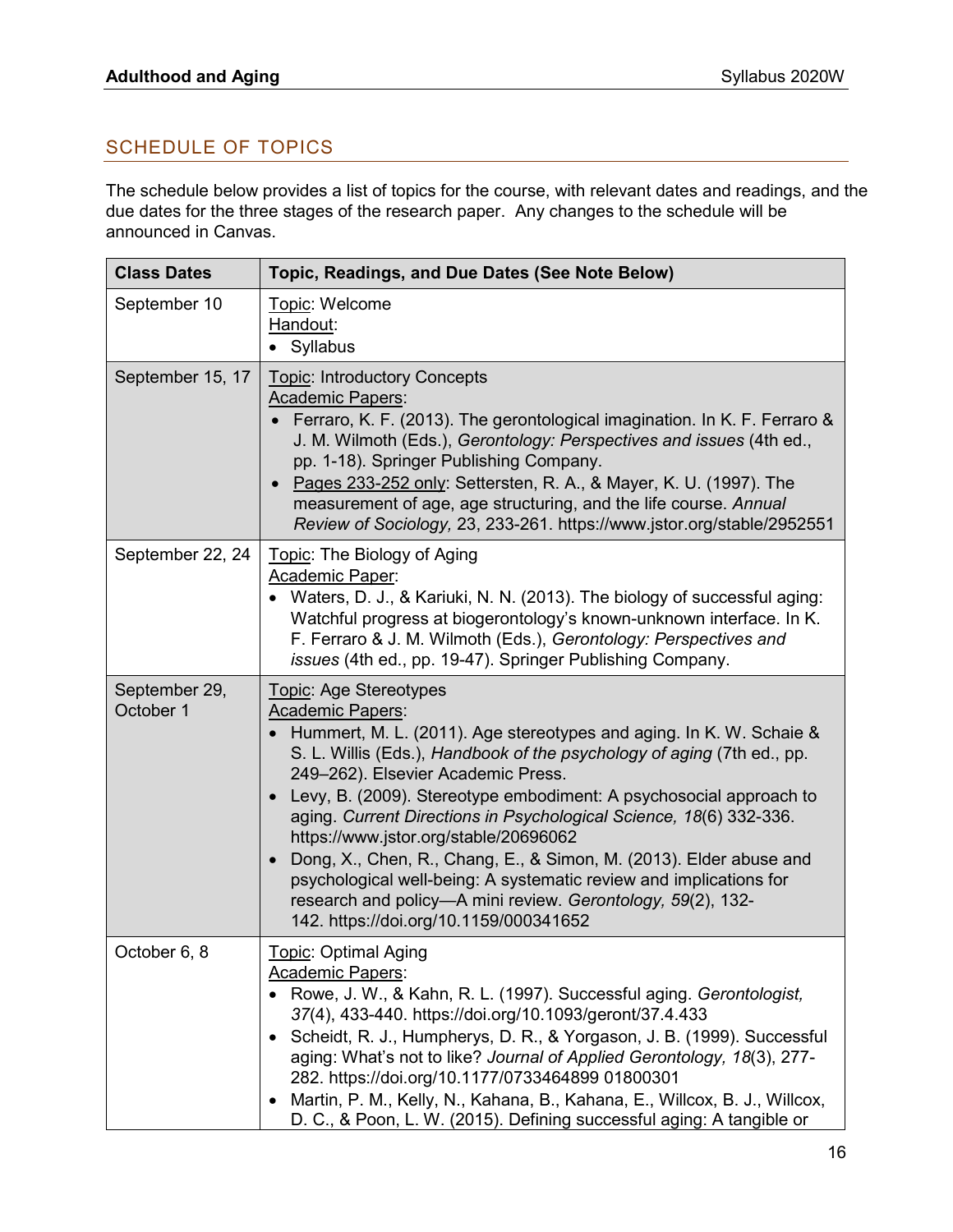|                       | elusive concept? Gerontologist, 55(1), 14-25. https://doi.org/10.1093/<br>geront/ gnu044<br>Website:<br>• Helpage International. (n.d.). Toward a UN convention on the rights of<br>older people. https://www.helpage.org/what-we-do/rights/towards-a-<br>convention-on-the-rights-of-older-people/                                                                                                                                                                                                                                                                                                                                                                                                                                                 |
|-----------------------|-----------------------------------------------------------------------------------------------------------------------------------------------------------------------------------------------------------------------------------------------------------------------------------------------------------------------------------------------------------------------------------------------------------------------------------------------------------------------------------------------------------------------------------------------------------------------------------------------------------------------------------------------------------------------------------------------------------------------------------------------------|
| October 13, 15,<br>20 | Topic: Cognition<br><b>Academic Papers:</b><br>Salthouse, T. A. (2009). When does age-related cognitive decline<br>begin? Neurobiology of Aging, 30(4), 507-514. https://doi.org/10.1016/<br>j.neurobiolaging.2008.09.023<br>Nilsson, L. G., Sternäng, O., Rönnlund, M., & Nyberg, L. (2009).<br>Challenging the notion of an early-onset of cognitive decline.<br>Neurobiology of Aging, 30(4), 521-524. https://doi.org/10.1016/<br>j.neurobiolaging.2008.11.013<br>• Park, D. C, & Reuter-Lorenz, P. (2009). The adaptive brain: Aging and<br>neurocognitive scaffolding. Annual Review of Psychology, 60, 173-96.<br>https://doi.org/10.1146/annurev.psych.59.103006.093656<br>Due date: Research Paper: Pitch, October 12, 9:00AM Pacific Time |
| October 22, 27,<br>29 | <b>Topic: Personality</b><br><b>Academic Papers:</b><br>Roberts, B. W., Walton, K. E., & Viechtbauer, W. (2006). Patterns of<br>mean-level change in personality traits across the life course: A meta-<br>analysis of longitudinal studies. Psychological Bulletin, 132(1), 1-25.<br>https://doi.org/10.1037/0033-2909.132.1.1<br>Hearn, S., Saulnier, G., Strayer, J., Glenham, M., Koopman, R., &<br>Marcia, J. E. (2012). Between integrity and despair: Toward construct<br>validation of Erikson's eighth stage. Journal of Adult Development,<br>19, 1-20. https://doi.org/10.1007/s10804-011-9126-y                                                                                                                                         |
| November 3, 5         | Topic: Emotion<br><b>Academic Papers:</b><br>Blanchflower, D. G., & Oswald, A. J. (2008). Is well-being U-shaped<br>over the life cycle? Social Science & Medicine, 66(8), 1733-1749.<br>https://doi.org/10.1016/j.socscimed.2008.01.030<br>Reed, A. E., Chan, L., & Mikels, J. A. (2014). Meta-analysis of the age-<br>related positive effect: Age differences in preferences for positive over<br>negative information. Psychology and Aging, 29(1), 1-15. https://doi.org/<br>10.1037/a0035194                                                                                                                                                                                                                                                  |
| November 10, 12       | Topic: Coping<br>Academic Papers:<br>Amirkhan, J., & Auyeng, B. (2007). Coping with stress across the<br>lifespan: Absolute vs. relative changes in strategy. Journal of Applied<br>Developmental Psychology, 28(4), 298-317. https://doi.org/10.1016/<br>j.appdev.2007.04.002<br>Boeninger, D. K., Shiraishi, R. W., Aldwin, C. M., & Spiro, A. (2009).<br>Why do older men report low stress ratings? Findings from the Veterans                                                                                                                                                                                                                                                                                                                  |